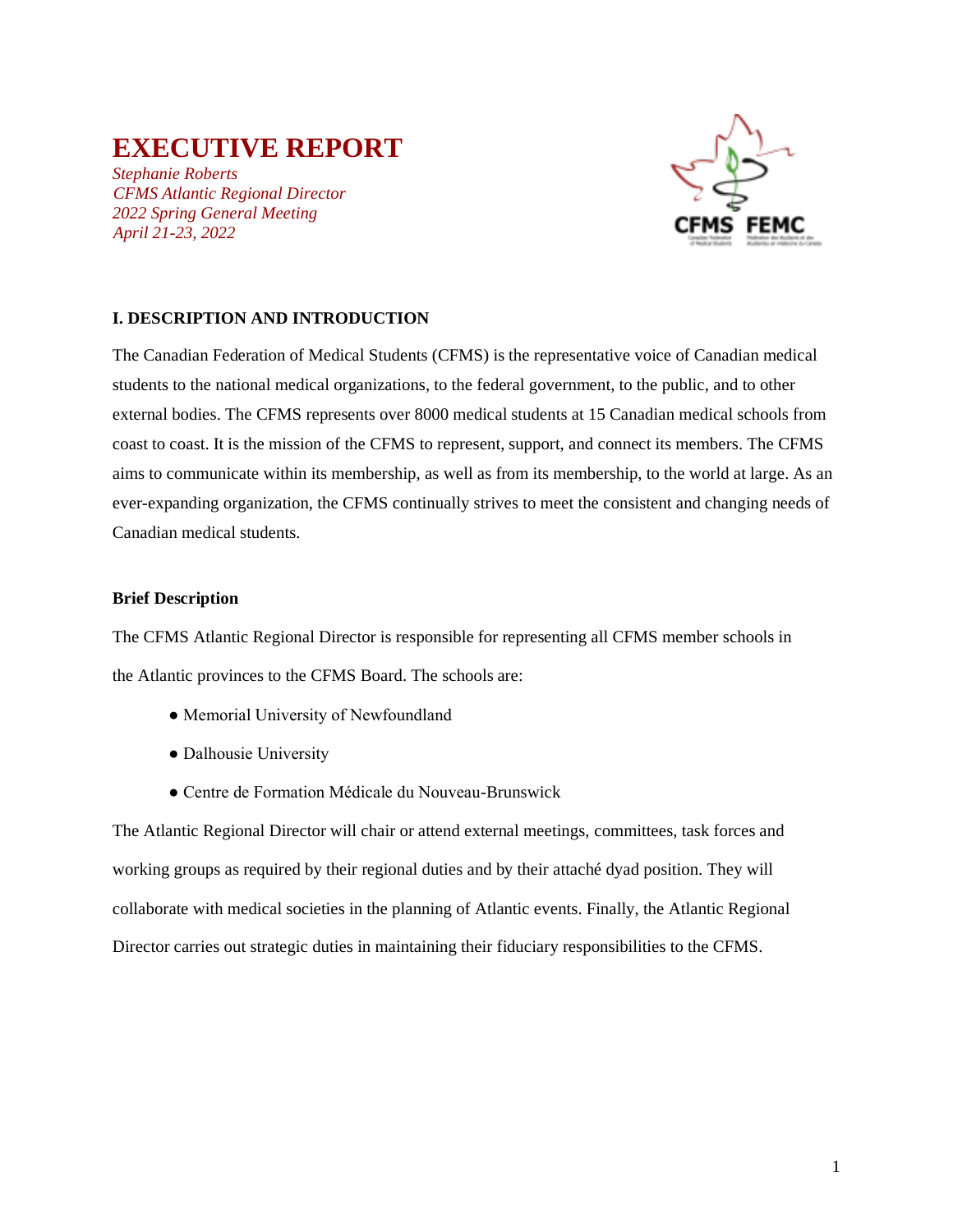# **II. SELECTED MEETINGS ATTENDED**

| Date              | <b>Meeting</b>                                 | <b>Location</b> |
|-------------------|------------------------------------------------|-----------------|
| April 17-18, 2021 | <b>CFMS</b> Spring General Meeting             | Virtual         |
| April 18, 2021    | <b>CFMS Board Transition Meeting</b>           | Virtual         |
| April 24, 2021    | <b>CFMS</b> Board Meeting                      | Virtual         |
| April 25, 2021    | Meeting between Past VP Comms and ARD          | Virtual         |
| May 2, 2021       | <b>CFMS</b> Atlantic Task Force Meeting        | Virtual         |
| May 2, 2021       | VP Comms Handover Meeting                      | Virtual         |
| May 8, 2021       | <b>CFMS</b> Board Meeting                      | Virtual         |
| May 8, 2021       | Meeting between ARD and GH Director            | Virtual         |
| May 15, 2021      | <b>CFMS ARD Presentation at CoAMS</b>          | Virtual         |
| May 16, 2021      | Meeting between past VP Comms and ARD          | Virtual         |
| May 22, 2021      | <b>CFMS</b> Board Meeting                      | Virtual         |
| May 24, 2021      | Meeting with VP Comms re: Nom Com              | Virtual         |
| June 5, 2021      | <b>CFMS Board Meeting</b>                      | Virtual         |
| June 6, 2021      | <b>CFMS</b> Emergency Board Meeting            | Virtual         |
| June 9, 2021      | <b>CFMS</b> Emergency Board Meeting            | Virtual         |
| June 10, 2021     | Meeting between ARD and ARD BMSAC              | Virtual         |
| June 16, 2021     | Meeting between past ARD and current ARD       | Virtual         |
| June 19, 2021     | <b>CFMS Board Meeting</b>                      | Virtual         |
| June 20, 2021     | Meeting between past VP Comms and ARD          | Virtual         |
| June 21, 2021     | Meeting between ARD and VP External DAL        | Virtual         |
| June 21, 2021     | Meeting between ARD and VP External Sherbrooke | Virtual         |
| June 27, 2021     | CFMS Nom Com/By-election Strategic Planning    | Virtual         |
| June 30, 2021     | CFMS Atlantic Region Nom Com Info Session      | Virtual         |
| June 30, 2021     | <b>CFMS Board Statement Writing Meeting</b>    | Virtual         |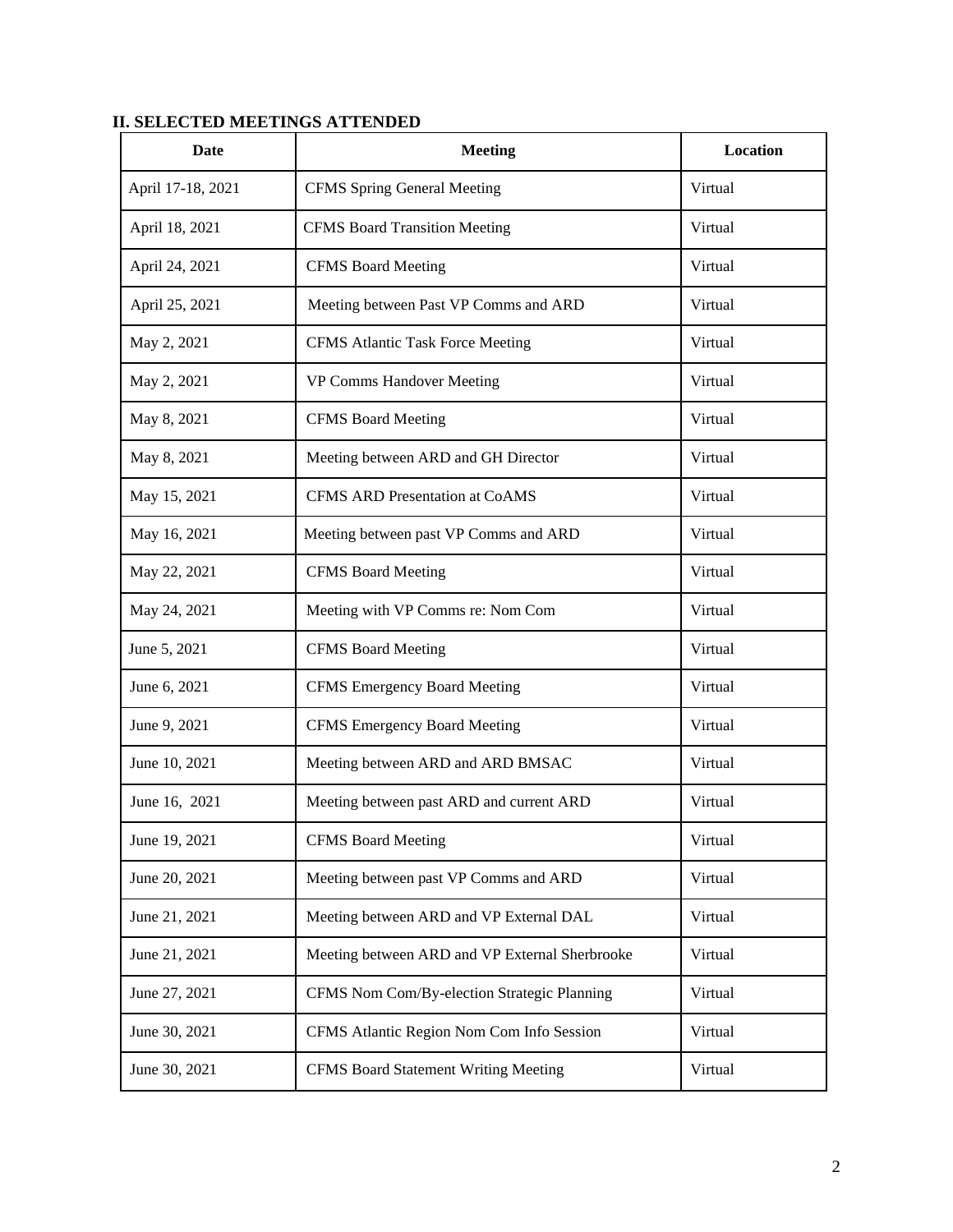| July 3, 2021        | <b>CFMS</b> Board Meeting                      | Virtual |
|---------------------|------------------------------------------------|---------|
| July 10, 2021       | CFMS Special General Meeting Run-through       | Virtual |
| July 11, 2021       | <b>CFMS</b> Special General Meeting            | Virtual |
| July 19, 2021       | Meeting between ARD and VP Comms               | Virtual |
| July 21, 2021       | Meeting between CMA and CFMS                   | Virtual |
| July 27, 2021       | Meeting between CFMS President and ARD         | Virtual |
| July 31, 2021       | <b>CFMS Board Meeting</b>                      | Virtual |
| August 1, 2021      | CFMS Representatives Roundtable (RRT) Meeting  | Virtual |
| August 1, 2021      | Meeting between ARD and VP External MUN        | Virtual |
| August 28, 2021     | <b>CFMS</b> Board Meeting                      | Virtual |
| September 2, 2021   | Recruitment Planning Meeting: ARD and VP Comms | Virtual |
| September 9, 2021   | Recruitment Planning Meeting: ARD and VP Comms | Virtual |
| September 11, 2021  | CFMS Recruitment Meeting with Board            | Virtual |
|                     |                                                |         |
| September 13, 2021  | <b>CFMS RRT Meeting</b>                        | Virtual |
| September 15, 2021  | Recruitment Planning Meeting: ARD and VP Comms | Virtual |
| September 21, 2021  | <b>Strategic Planning Session: AMSA</b>        | Virtual |
| September 25, 2021  | <b>CFMS Board Meeting</b>                      | Virtual |
| October 3, 2021     | AGM Planning Meeting: ARD and VP Comms         | Virtual |
| October 4, 2021     | CFMS C2023 Advisory Group Meeting              | Virtual |
| October 8, 2021     | Recruitment Planning Meeting: ARD and VP Comms | Virtual |
| October 11, 2021    | Recruitment Planning Meeting: ARD and VP Comms | Virtual |
| October 14, 2021    | Royal College RAC Orientation                  | Virtual |
| October 19, 2021    | Pre-AGM Meeting                                | Virtual |
| October 23-24, 2021 | Annual General Meeting (AGM)                   | Virtual |
| October 31, 2021    | <b>CFMS RRT Meeting</b>                        | Virtual |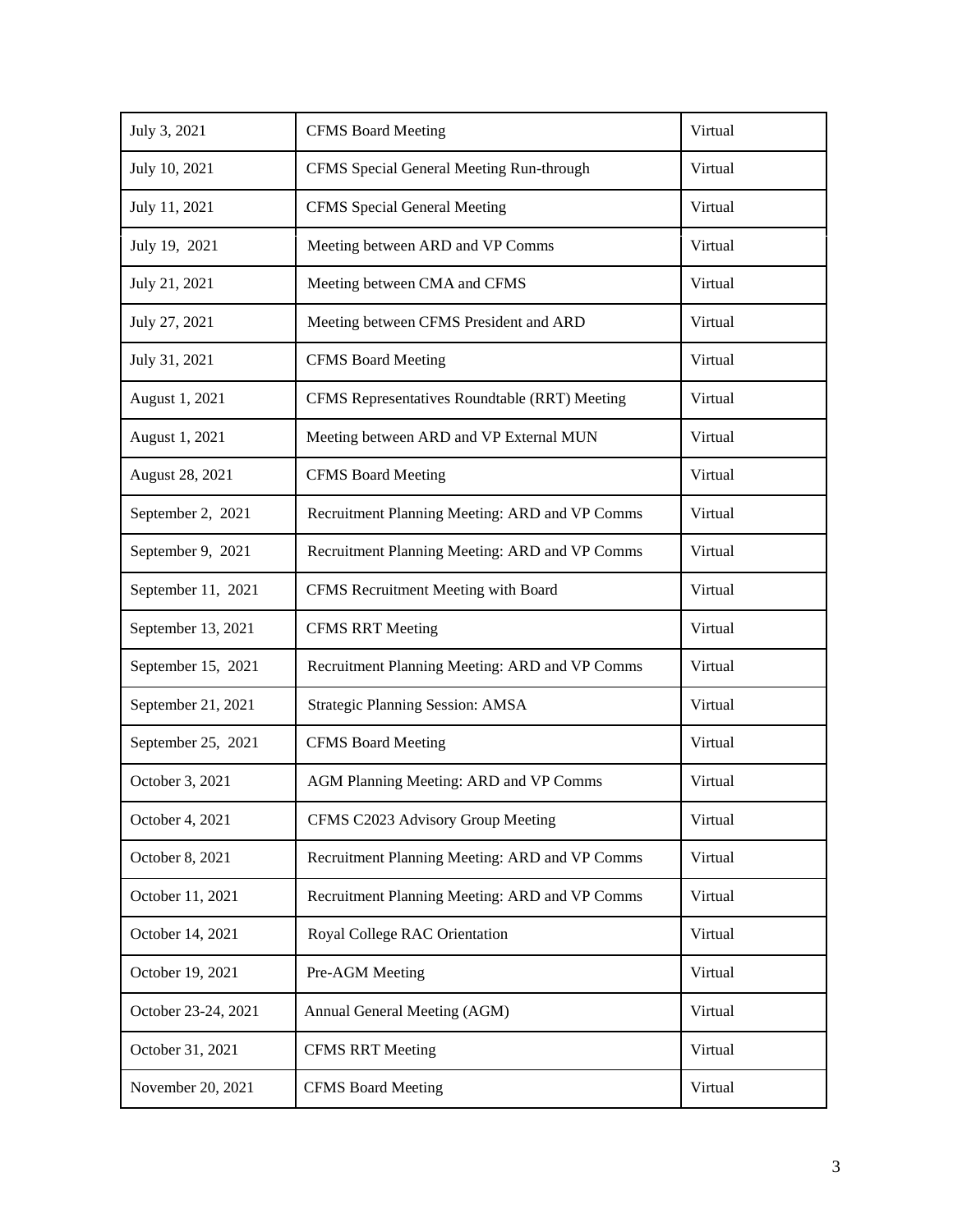| December 12, 2021 | <b>CFMS RRT Meeting</b>                             | Virtual     |
|-------------------|-----------------------------------------------------|-------------|
| December 20, 2021 | <b>ATF</b> Meeting                                  | Virtual     |
| January 9, 2022   | <b>CFMS RRT Meeting</b>                             | Virtual     |
| January 16, 2022  | <b>CFMS Board Meeting</b>                           | Virtual     |
| February 6, 2022  | <b>CFMS</b> Recruitment Meeting                     | Virtual     |
| February 10, 2022 | <b>SGM Planning Committee Meeting</b>               | Virtual     |
| February 13, 2022 | <b>CFMS RRT Meeting</b>                             | Virtual     |
| February 19, 2022 | <b>CoAMS</b> Lead Meeting                           | Virtual     |
| February 23, 2022 | Canadian Undergraduate Surgical Education Committee | Virtual     |
| February 27, 2022 | <b>CFMS Board Meeting</b>                           | Virtual     |
| March 1, 2022     | The Rounds Feedback Session                         | Virtual     |
| March 13, 2022    | <b>CFMS RRT Meeting</b>                             | Virtual     |
| March 25-27, 2022 | <b>CFMS Winter Board Meeting</b>                    | Ottawa, ON  |
| April 12, 2022    | Meeting with ARD Election Candidate                 | Virtual     |
| April 22-23, 2022 | <b>CFMS Spring General Meeting</b>                  | Calgary, AB |

# **III. ACTIVITIES OF THE ATLANTIC REGIONAL DIRECTOR**

## **1. Atlantic Task Force (ATF)**

- Responsible for chairing and setting the strategic direction of the ATF.
- Completion and release of Physician Recruitment and Retention Toolkit 2020-22.
- Special thank you to all members of the ATF 2020-22, particularly Kathleen MacMillan, ARD 2020-21 and Clara Long, ARD 2019-20, for their leadership in hosting the ATF and completing the recruitment and retention initiatives project.

# **2. Conference of Atlantic Medical Students (CoAMS)**

- Responsible for supporting the organization of the annual Conference of Atlantic Medical Students (CoAMS).
- Met with CoAMS Lead to discuss support for CoAMS.

## **3. Royal College Regional Advisory Committee for Atlantic Region (RAC 5)**

● Responsible for representing Atlantic medical students at the Royal College Regional Advisory Committee (RAC) 5.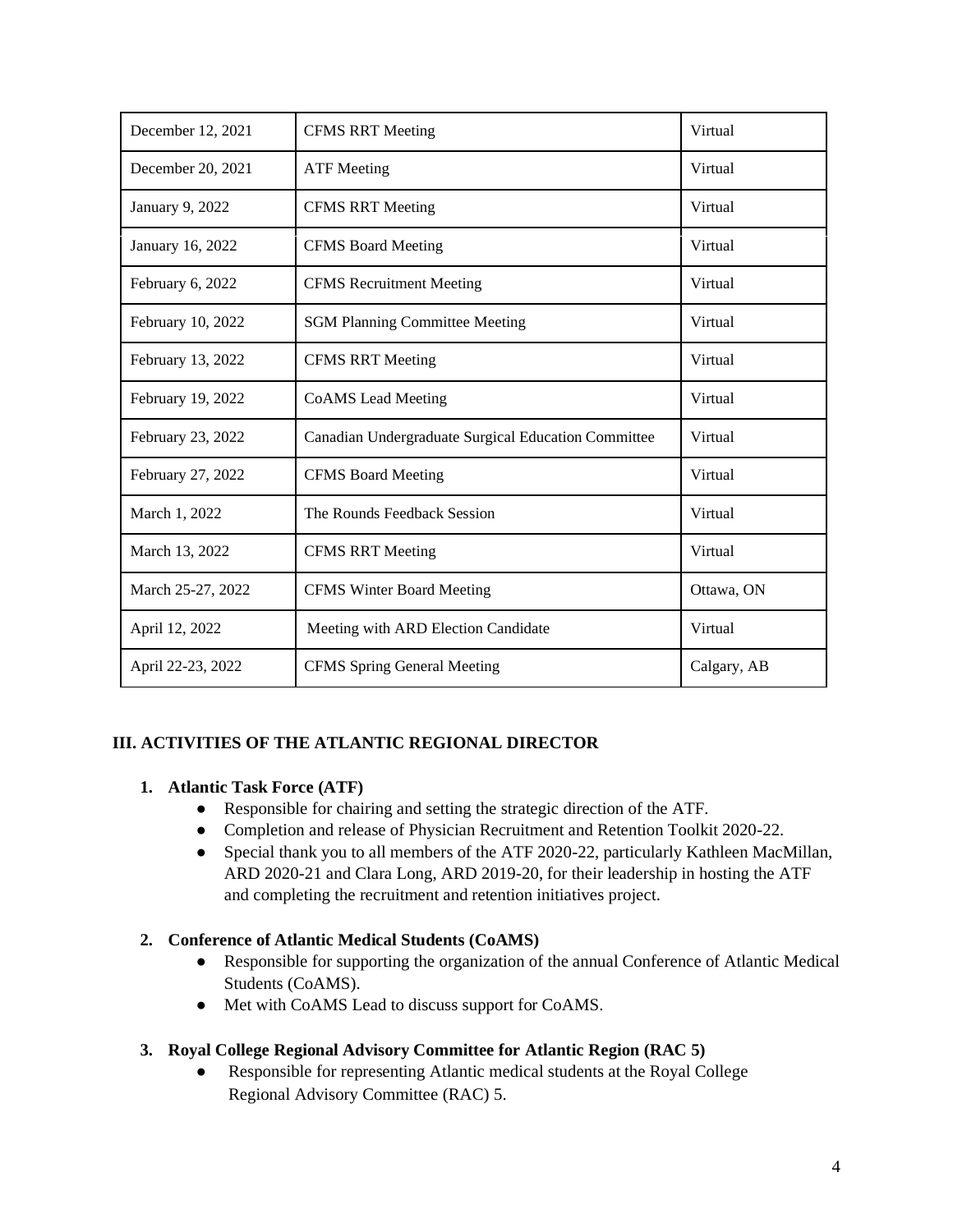- Orientation completed for RAC 5.
- Attended Fall and Spring RAC 5 Meetings.

#### **4. Project Development**

● As deemed necessary by CFMS Atlantic medical student members, assist Atlantic medical students in the development of projects and initiatives.

# **IV. ACTIVITIES RELATED TO THE ROLE OF ATTACHÉ OR OTHER BOARD ROLES**

#### **1. Communications Portfolio**

- **RRT**
	- Responsible for chairing CFMS Representatives Roundtable (RRT).
	- Responsible for the organization of meetings.
	- Responsible for serving as a liaison between RRT and the CFMS Board.
	- Responsible for communication with the RRT throughout the year.

#### ● **Recruitment**

- Organized Spring Nom Com 2021 in collaboration with CFMS Board.
- Chaired NomCom Meeting for CFMS Board to outline a clear plan to move forward with recruitment.
- Served as a liaison between the Bilingualism Committee and CFMS Board.
- Supported Portfolio Directors on an as needed basis throughout the NomCom period.

## **Restructure of Nominations Committee**

- Worked in collaboration with VP Comms to restructure "Nom Com" to be known as "CFMS Recruitment".
- Presented a new recruitment plan with VP Comms to CFMS Board.
- Proposed and implemented a singular, integrated approach for recruitment to allow for equity across all Portfolios.
- Proposed the development of a Selections Committee to invite general members to be part of the CFMS marking period.
- Worked with VP Comms and former Director of Education to create training materials for the Selections Committee.
- Designed recruitment form and position spreadsheets with VP Comms.
- Anonymized applicants received via Seasonal Recruitment applications.
- Communicated instructions to the Selections Committee and provided each with an individual, private spreadsheet to mark applicants.
- Changes to be presented at CFMS AGM 2021 for approval by membership.
- Arranged Winter and Spring Recruitment 2022 following the aforementioned outline.

#### **2. Canadian Medical Association (CMA)**

● Participated in restructuring and election discussions with CMA Board Members alongside other CFMS Board members prior to CMA AGM 2021.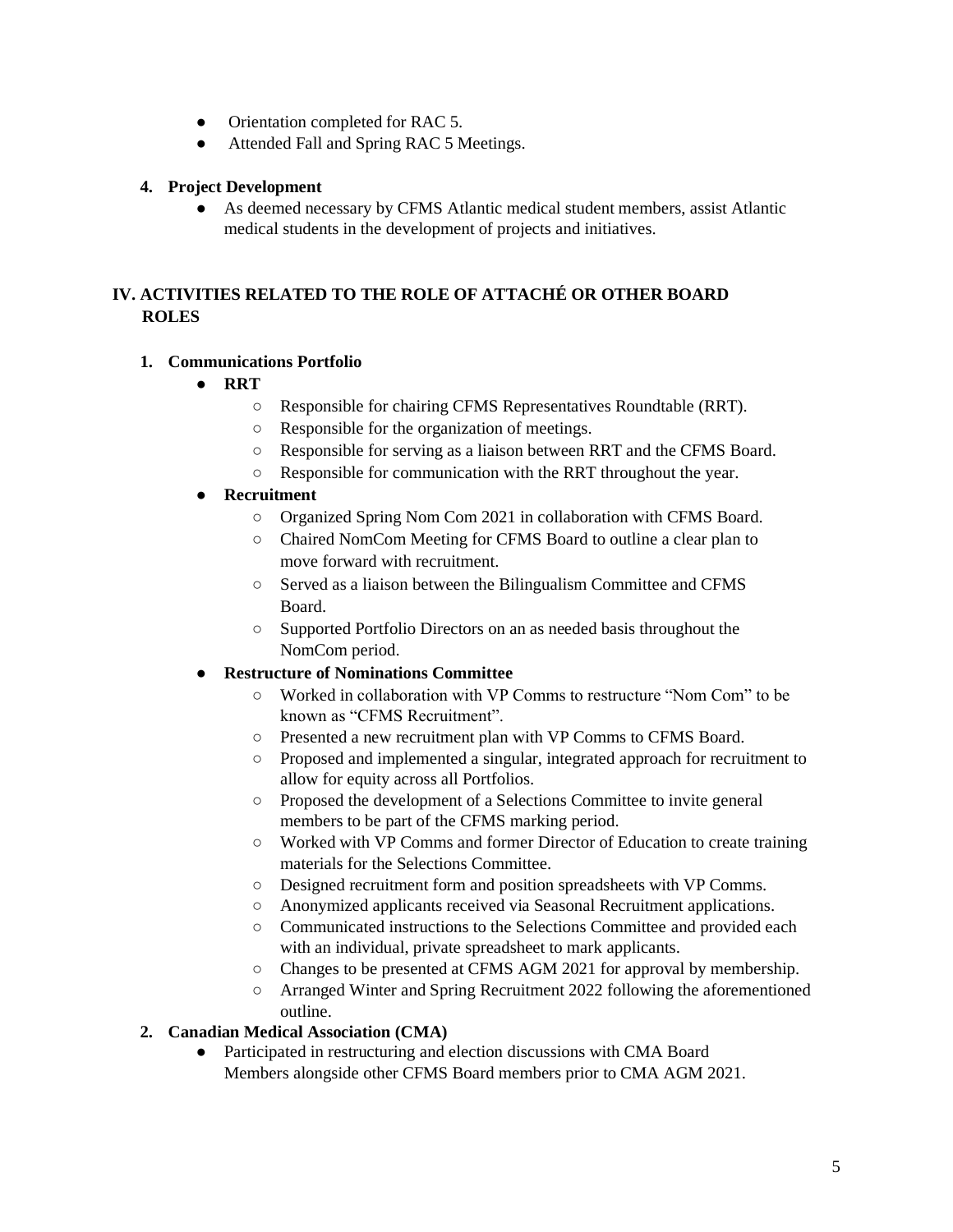## **3. Calls to Action**

- **Immediate Action Item 6:** Take swift action to fill in the vacant positions, postresignation, with interim Board members via application as per the relevant bylaws. The CFMS should prioritize candidates who are Black, Indigenous or people of color in the process of filling in vacant positions, in recognition of Canada's legacy of slavery and colonization that continues to perpetrate inter-generational trauma and social inequities.
	- Organized the **Special General Meeting** on July 11, 2021 to fill the vacant positions of ORD, QRD, President, and VP Comms:
		- Created and distributed graphics via CFMS social media and RRT related to the Special General Meeting in an effort to increase awareness of the position opportunities.
		- Created and drafted all CFMS website updates pertaining to the Special General Meeting.
		- Worked in collaboration with WRD and former Director of Education to draft an agenda for the Special General Meeting.
		- Hosted a Special General Meeting Run-Through Session for all Board members.
		- Created Welcome and Update Presentation for Special General Meeting.
		- Provided all members of RRT with information regarding students attending from each school.
- **Recommendation 3:** Create an inclusive culture free of anti-Indigenous racism that amplifies the strengths and resilience of Indigenous communities.
	- **3.1** Promote a culture of "speaking-up" that encourages CFMS Board, Executives and general members active on committees, task forces and working groups to identify and disclose anti-Indigenous racism and microaggressions (Turpel-Lafond) so that this burden doesn't fall to Indigenous members.
		- Opened RRT meetings with an ask of *all* members to be respectful of the thoughts, ideas, and feelings of other members in effort to promote a culture of "speaking-up".
		- Set an expectation to RRT members that no form of disrespect (including anti-indigenous racism or forms of microaggression) will be tolerated at RRT meetings.
		- Encouraged members to consult with ARD as Chair of RRT Meetings privately if uncomfortable voicing opinions during meetings.
		- Offered to be available for private meetings if required by any member of RRT.
	- **3.2** Develop and implement an Indigenous cultural protocol for:
		- **3.2.2** Land acknowledgements, which must be conducted at every inperson or online meeting.
			- Opened each RRT meeting with a Land Acknowledgement and provided RRT members with a resource to identify the lands in which they are situated.
- **Recommendation 5**: Increase Accountability and Transparency to Indigenous Medical Students and the larger CFMS General membership.
	- Developed Board Values Statement with WRD and former Director of Education to express transparency to membership.
	- Ensured Board Values Statement and Portfolio Directors' Values Statement were